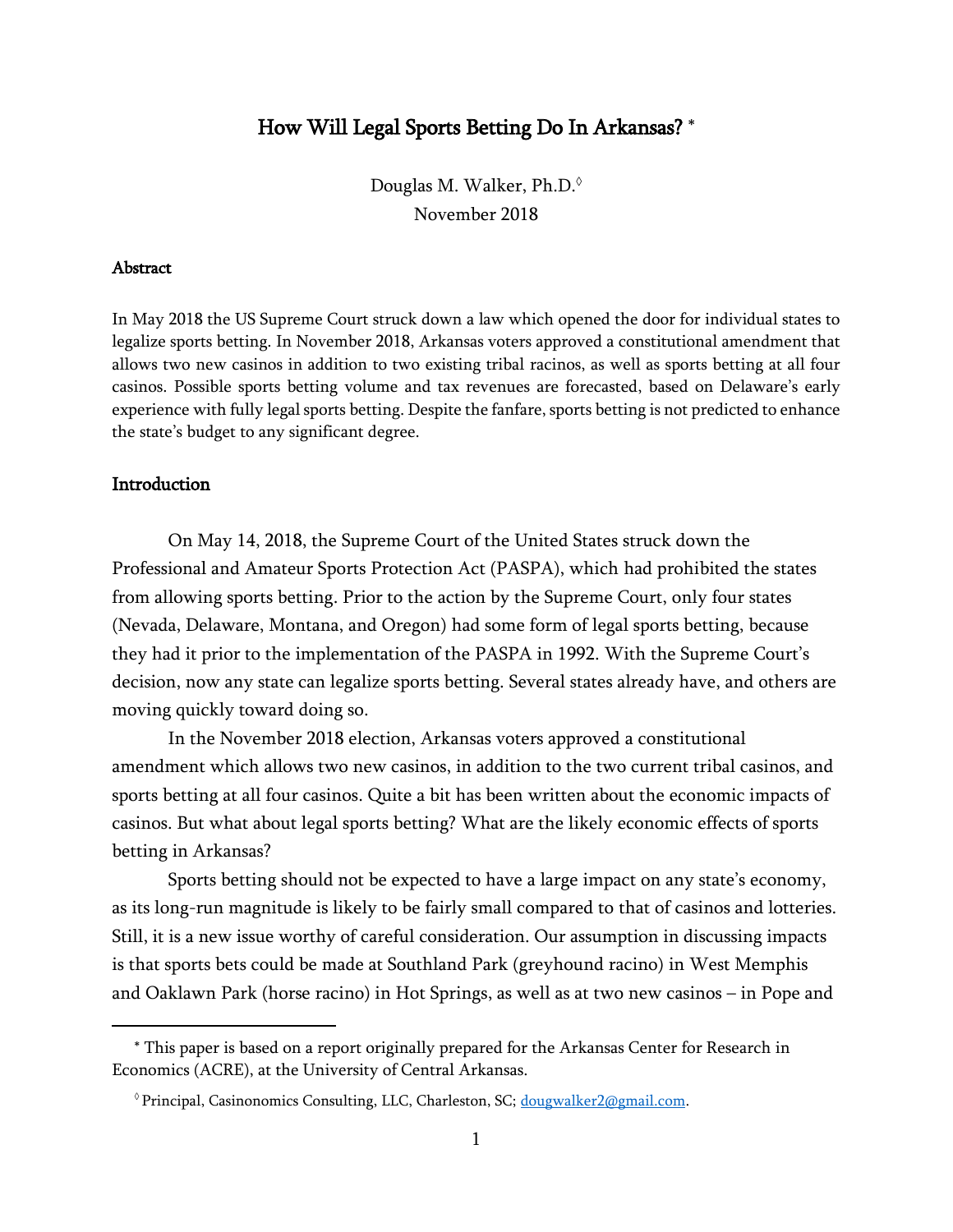Jefferson Counties – that were approved for sports betting in the November 2018 constitutional amendment approved by voters.

#### Background on Sports Betting

As it is being considered in most states, legal sports betting would permit fans to bet on the outcome of any sporting event. Sportsbooks in Nevada offer bets on the following sports, <sup>1</sup> and other states would most likely offer similar betting options:

- Professional & college football
- Professional & college basketball
- Professional baseball
- Professional hockey
- Professional soccer
- Boxing
- Mixed martial arts
- Auto racing
- Professional tennis
- Professional golf
- Horse racing
- Australian-rules football

The most popular sports for betting in Nevada have been football (around 45 percent of the total bet), basketball (around 30 percent), and baseball (around 20 percent); other sports account for only 5–10 percent of bets. 2 In addition to betting on the outcomes of individual sporting events, bets can also be made on a wide variety of events or happenings within events. For example, one could bet on which football team will score the next field goal in an ongoing game.

The most popular bets placed with sportsbooks are on single-event games, such as in the sports listed above, so we use such a bet to provide an example. Bookmakers try to make both sides of a bet equally attractive, through the line or the point spread, so as to minimize the risk to the sportsbook. As a simple example, suppose two friends decide to bet with a sportsbook on a basketball game between the University of Arkansas and the University of Kentucky. Each person might pay \$110 for the chance to win \$100. If the two teams are about equally ranked, and there is no favorite, then whichever team wins the game wins the bet for their bettor.<sup>3</sup> The bookmaker collects \$220 from the two bettors. The bet loser loses

 $\overline{a}$ 

<sup>3</sup> Typically, there is one favorite and one underdog team, and a point spread is used to determine winning and losing bets. For example, the favorite might have a ten-point spread, which means a

 $1$  Cabot and Miller (2018, p. 1).

<sup>2</sup> Cabot and Miller (2018, p. 3).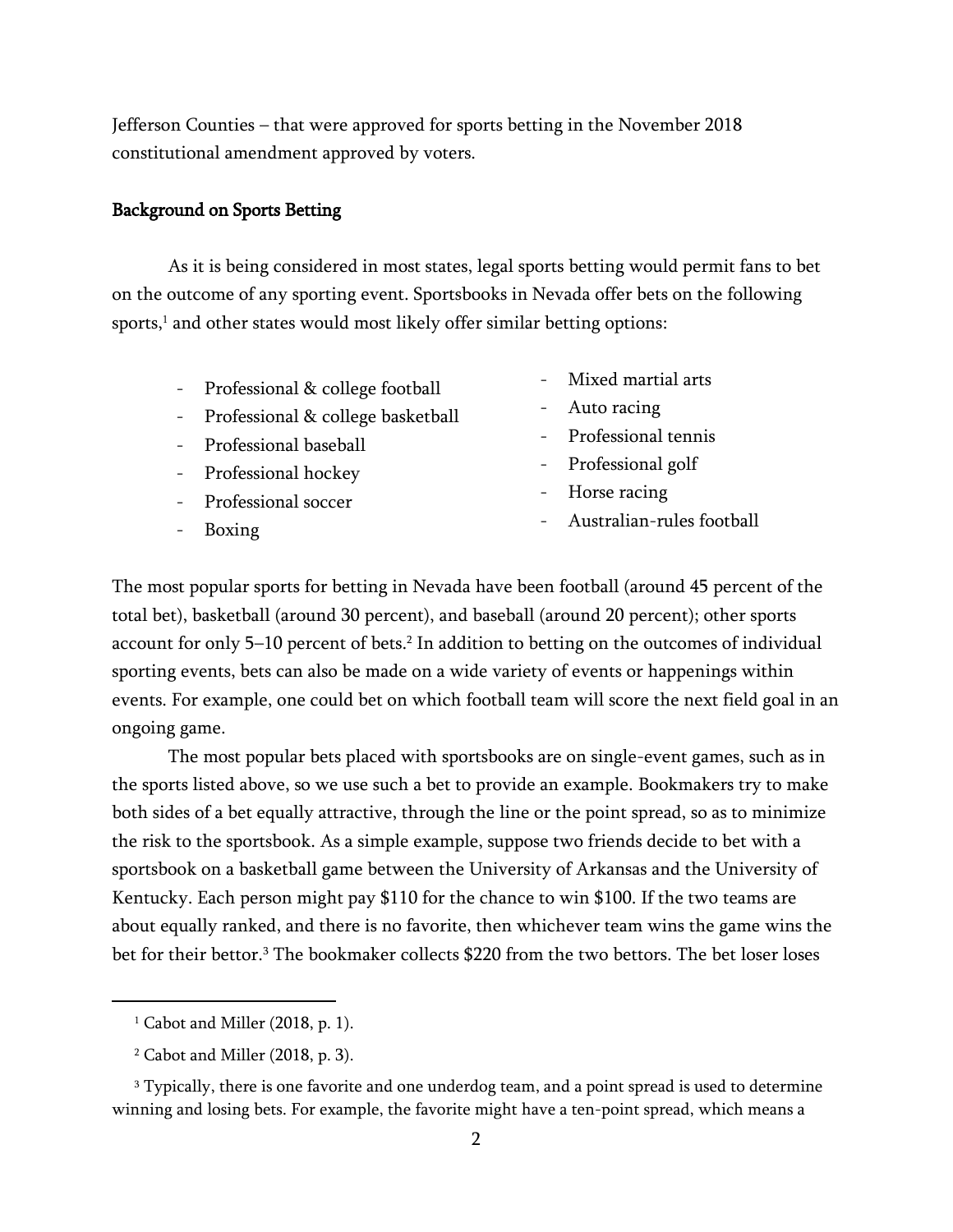their \$110, while the winner of the bet gets their \$110 bet back plus \$100 for winning the bet, for a total of \$210. The sportsbook brought in \$220, paid out \$210, and retains only \$10 in revenue (or "win"), or 4.76 percent of the amount bet (called the "handle"). Sportsbooks, whether run by casinos or by state lotteries, have expenses associated with equipment, data, labor, and more, all of which must be paid from their margins.<sup>4</sup>

Casino games, such as slot machines, roulette, craps, and blackjack, work in a similar way, but typically have a much larger volume of bets. For each of these games, the house advantage is around 5 percent (higher for some games, lower for others), which means that for each one-hundred-dollar bet, the casino can be expected to keep about five dollars as its revenue. With casino games, patrons typically place a large number of bets. For example, a player who brings a hundred dollars to play a one-dollar slot machine might place hundreds of bets for one dollar each, winning some and losing some, before eventually losing their one-hundred-dollar budget.<sup>5</sup>

## First Movers on Sports Betting

 $\overline{a}$ 

In analyzing the likely impacts of sports betting in Arkansas, it is helpful to have an idea of the current legal landscape of sports betting in the United States. The table below lists the different states that have either already legalized sports betting or are expected to in the near future. The table also shows tax rates and whether mobile bets are or will be available. Online betting is usually limited to individuals on casino properties, where bets can also be placed in person. However, the technology exists to offer mobile betting (using one's smartphone) within a state's boundaries. Also noteworthy is the range of tax rates applied to sports-betting revenue. It is worth noting that too high of a tax rate in a state will likely dampen the industry's interest in opening a sportsbook there.

bettor would win a bet on that team only if the team won by more than ten points. Someone betting on the underdog would win the bet if their team won or if it lost by less than the point spread. There are other variations, but these mechanics are not central to the issues in this paper.

<sup>4</sup> The American Gaming Association lobbies for low taxes and no fee being paid to sports leagues. Several examples of the potential negative impact of high taxes and an "integrity fee" are shown at American Sports Betting Coalition (n.d.).

<sup>&</sup>lt;sup>5</sup> A slot machine simulation showed that among five thousand simulated players, they would have placed around 1,400 bets before losing a hundred dollars on a slot machine with a 5 percent house edge (Walker et al., 2015).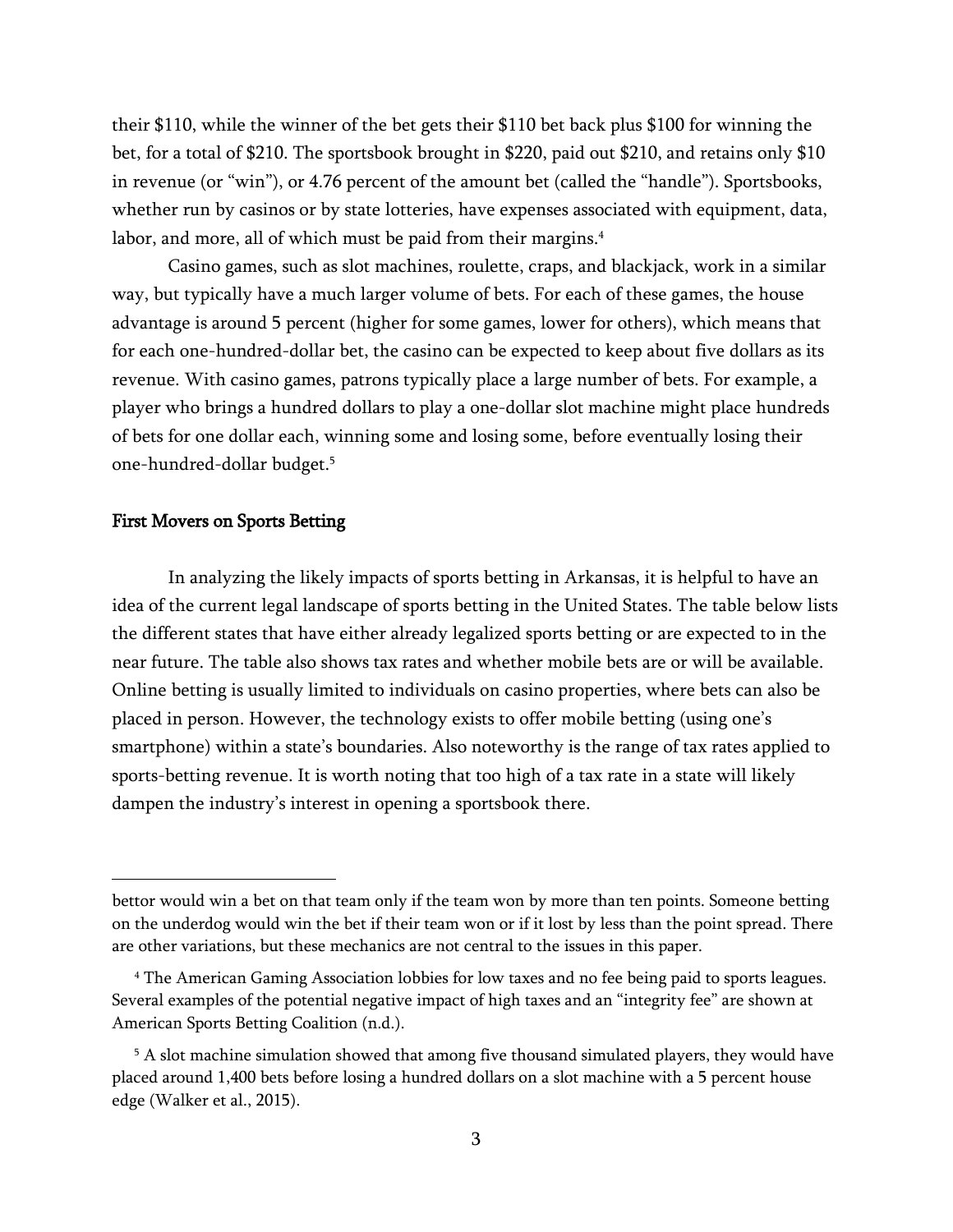|                            |                 | Currently operating |            | Tax rate on           | Mobile       |
|----------------------------|-----------------|---------------------|------------|-----------------------|--------------|
| <b>State</b>               | Legal date      |                     | "Integrity | sports wagers         | gaming       |
|                            | $(2018,$ unless | (or expected date)  | fee"       | at casinos/           | $(Y=yes)$    |
|                            | indicated)      |                     |            | racetracks            | $(C=in$      |
|                            |                 |                     |            |                       | casinos)     |
| Delaware <sup>a</sup>      | June 5          |                     | Х          | $60\%$                | No           |
| Mississippi <sup>c,d</sup> | June 21         |                     | X          | 12%                   | $\mathsf C$  |
| Nevada <sup>e</sup>        | 1931            |                     | Х          | 6.75%                 | $\mathsf{C}$ |
| New Jersey <sup>c,d</sup>  | June 11         |                     | ✕          | $9.75\%$ <sup>f</sup> | Y            |
| New York <sup>c</sup>      | 2013            | 2019                | 0.25%      | 10%                   | Y            |
| Pennsylvania <sup>c</sup>  | 10/2017         | 2019                | Х          | 36%                   | Y            |
| Rhode Islandb,c,d          | June 22         |                     | ✕          | 51%                   | No           |
| West Virginia <sup>c</sup> | March 9         |                     | ✕          | 10%                   | Y            |

# States with Legal Sports Betting, as of November 27, 2018

Sources and Notes: <sup>a</sup> Maese (2018). <sup>b</sup> Delaware and Rhode Island technically have a revenue-sharing agreement between the state and the vendor; what is shown here is the effective tax rate after the vendor's cut (12.5 percent in Delaware and 32 percent in Rhode Island) is subtracted from revenue. Candee (2018). <sup>c</sup> Legal Sports Report (n.d.). <sup>d</sup> Focus Gaming News (n.d.). <sup>e</sup> UNLV Center for Gaming Research (n.d.). <sup>f</sup>The tax rate on bets placed online at casinos (13 percent) or racetracks (14.25 percent) is higher than that on offline bets (Legal Sports Report [n.d.]).

# Benefits of Legalized Sports Betting Tax revenues

Certainly, one of the main reasons politicians show interest in expanding legal gambling is the potential tax revenues. Revenues from gambling represent a new potential source of tax revenue, which can allow politicians to increase spending at the margin or to maintain or lower other types of taxes within a jurisdiction.<sup>6</sup> Indeed, ameliorating budgetary challenges and maximizing tax revenues represent key motivations that help explain the

<sup>6</sup> See Walker and Jackson (2011).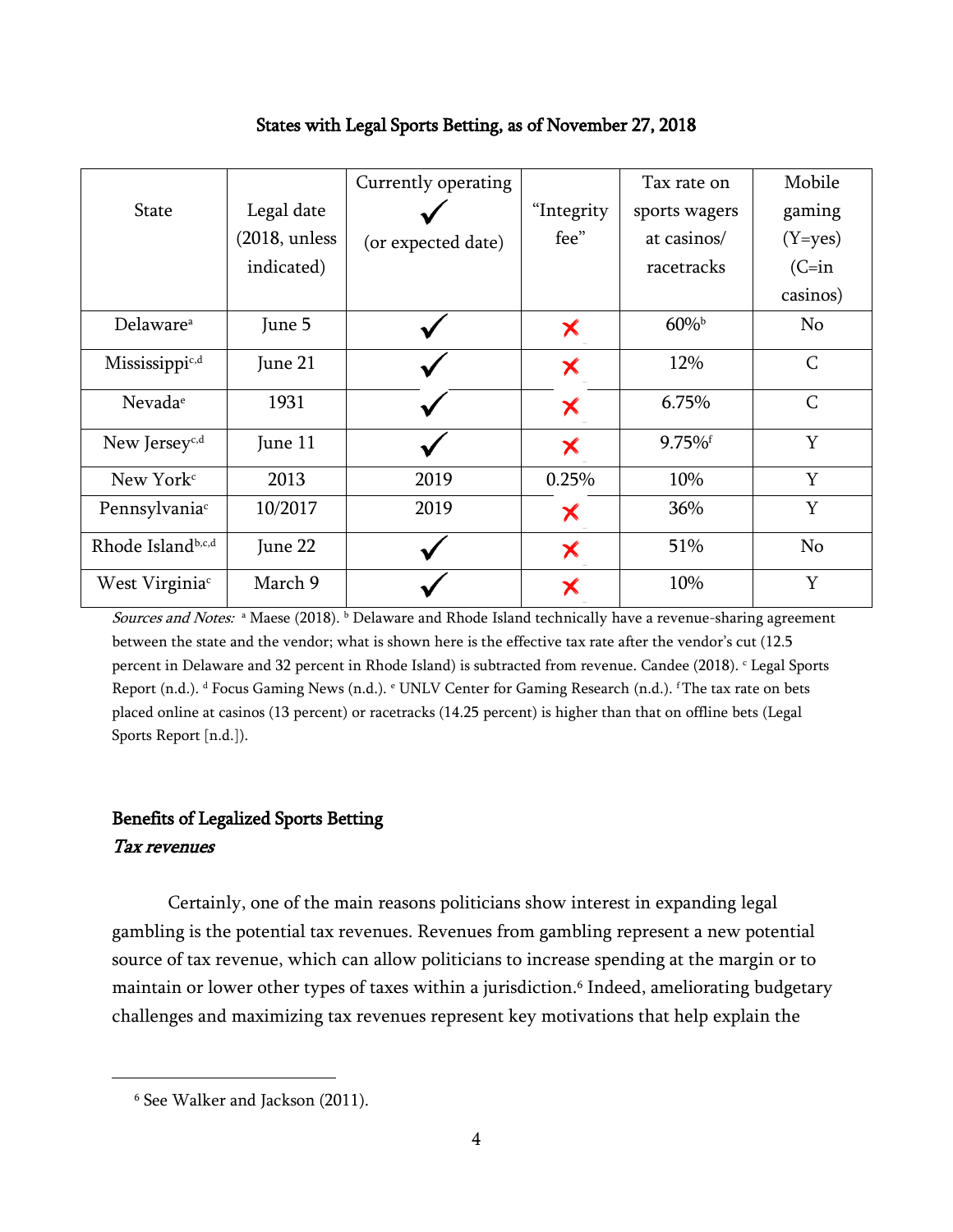expansion of lotteries and casinos across the United States.<sup>7</sup> But research has suggested that legal casinos may not have had a significant positive impact on state budgets.<sup>8</sup>

States that have legalized casinos have typically disbursed some of the tax revenues to the localities that host the casinos. Pennsylvania levies the highest taxes on casinos, 54 percent, on slot machine revenues. Only 4 percent of the tax revenue is allocated to local and county governments. More than half of the revenue is used to reduce property taxes.<sup>9</sup> As another example, the Ohio Constitution specifies that casinos must pay a 33 percent tax on their gross casino revenue. The tax revenue is distributed among the counties, the casino's host city, law enforcement agencies, regulators, and problem-gambling treatment providers. <sup>10</sup> As these examples show, states can vary widely in how casino tax revenues are used. One study of casinos' impacts on county-level per capita government expenditures and revenues found a positive impact from commercial casinos, but a negative impact from tribal casinos.<sup>11</sup> Obviously, the degree to which casino taxes will benefit county or city governments will depend upon how the Arkansas regulations are written.

The constitutional amendment approved by Arkansas voters in November 2018 allows four casinos (two of these will be new) and allows sports betting at all four casinos. Fifty-five percent of the casino tax revenue would be distributed to the state's general revenue fund, 17.5 percent to racing purses at the state's two existing racetracks, 8 percent to the casinos' host counties, and 19.5 percent to the casinos' host cities.<sup>12</sup> Thus casino gambling will provide substantial revenue for casino-hosting counties and cities.

Regardless, sports betting is not likely to be a key source of tax revenues compared to other casino taxes. This is because the margin on sports bets is 5 percent on average. Although this margin is similar to other casino games, the volume of sports betting is typically much lower than that of casino games. Consider Nevada, which has had legal sports

<sup>7</sup> Garrett (2001); Calcagno, Walker, and Jackson (2010).

<sup>&</sup>lt;sup>8</sup> For general data on contributions at the state level, see the American Gaming Association's State of the States series—e.g., American Gaming Association (2017). One study showed that casinos might actually result in lower gross tax receipts within a state, but when the effects of tourism are factored in, the net impact is likely modestly positive (Walker and Jackson, 2011). For an analysis at the county level, see Nichols, Tosun, and Yang (2015).

<sup>9</sup> Pennsylvania Gaming Control Board (n.d.).

<sup>10</sup> Ohio Const. XV.06.

 $11$  Nichols et al. (2015)

<sup>&</sup>lt;sup>12</sup> Driving Arkansas Forward (2018).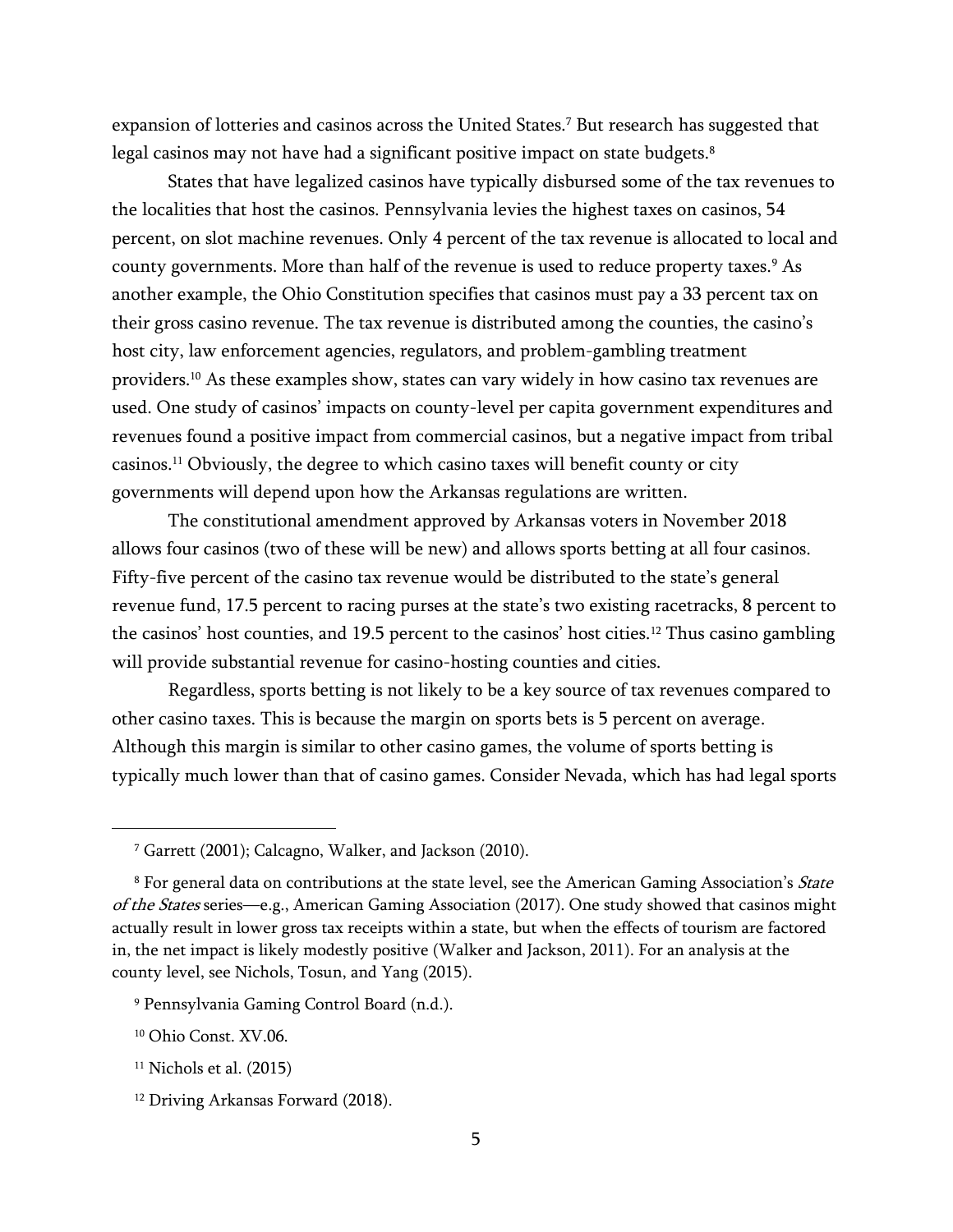betting since casinos became legal there in 1931. In 2017, \$4.9 billion was bet on sporting events. Of that amount, casinos kept about \$249 million, about 5 percent of the total bet.<sup>13</sup> Nevada taxes casinos' gambling revenues at 6.75 percent, so the state's cut was just about \$16.5 million. Moreover, Nevada isn't going to be representative of other states' experiences with sports betting, as the millions of tourists who go to Las Vegas each year are likely responsible for a significant portion of sports-betting revenues.

#### Forecast for Arkansas

 $\overline{a}$ 

Among the states in which sports betting currently occurs, Delaware likely provides the best data from which we could try to forecast revenues in Arkansas.<sup>14</sup> During July 2018, total sports betting in Delaware amounted to \$8.2 million.<sup>15</sup> According to the US Census, Delaware has about 962,000 residents. Roughly 75 percent of residents, or 721,500, are at least twenty-one years old and can legally place bets.<sup>16</sup> Dividing the total sports-betting amount by the state's betting-age population of 721,500 results in a per capita bet of \$11.39 during June 2018.<sup>17</sup> Multiplying by twelve for an annual figure yields about \$137 bet per capita.

<sup>15</sup> Delaware Sports Lottery (2018). This is the first (and last) full month for which sports-betting data are available, as of this writing. Sports betting began on June 5, 2018, so using the data from July also has the advantage of the "novelty effect" likely decreasing after the introduction of sports betting the month prior. Of course, betting volume is likely to increase during football and basketball seasons.

<sup>16</sup> US Census Bureau  $(n.d.b)$ . The Census reports that 21.3 percent of the population is under eighteen years old. Dividing by seventeen, each year of age accounts for roughly 1.25 percent of the population. Multiplying 1.25 percent by twenty gives 25 percent; so roughly 25 percent of the population is under twenty-one years old, and 75 percent of the population can legally bet.

<sup>17</sup> We are implicitly assuming that all the betting was done by Delaware residents; we must make this assumption because there are no estimates of tourism to casinos during the month. In any case, the assumption is not likely to matter unless a large proportion of casino patrons are from out of state. This is unlikely for Delaware, which is surrounded by casinos in other states.

<sup>&</sup>lt;sup>13</sup> UNLV Center for Gaming Research (n.d.).

<sup>&</sup>lt;sup>14</sup> The choices are few at this point. Nevada, New Jersey, and Mississippi all have relatively large, clustered casino markets that attract relatively large numbers of out-of-state tourists. Delaware is a small state with dispersed casino properties that probably do not attract many tourists. In any case, it is very difficult to estimate the proportion of casino patrons from out of state.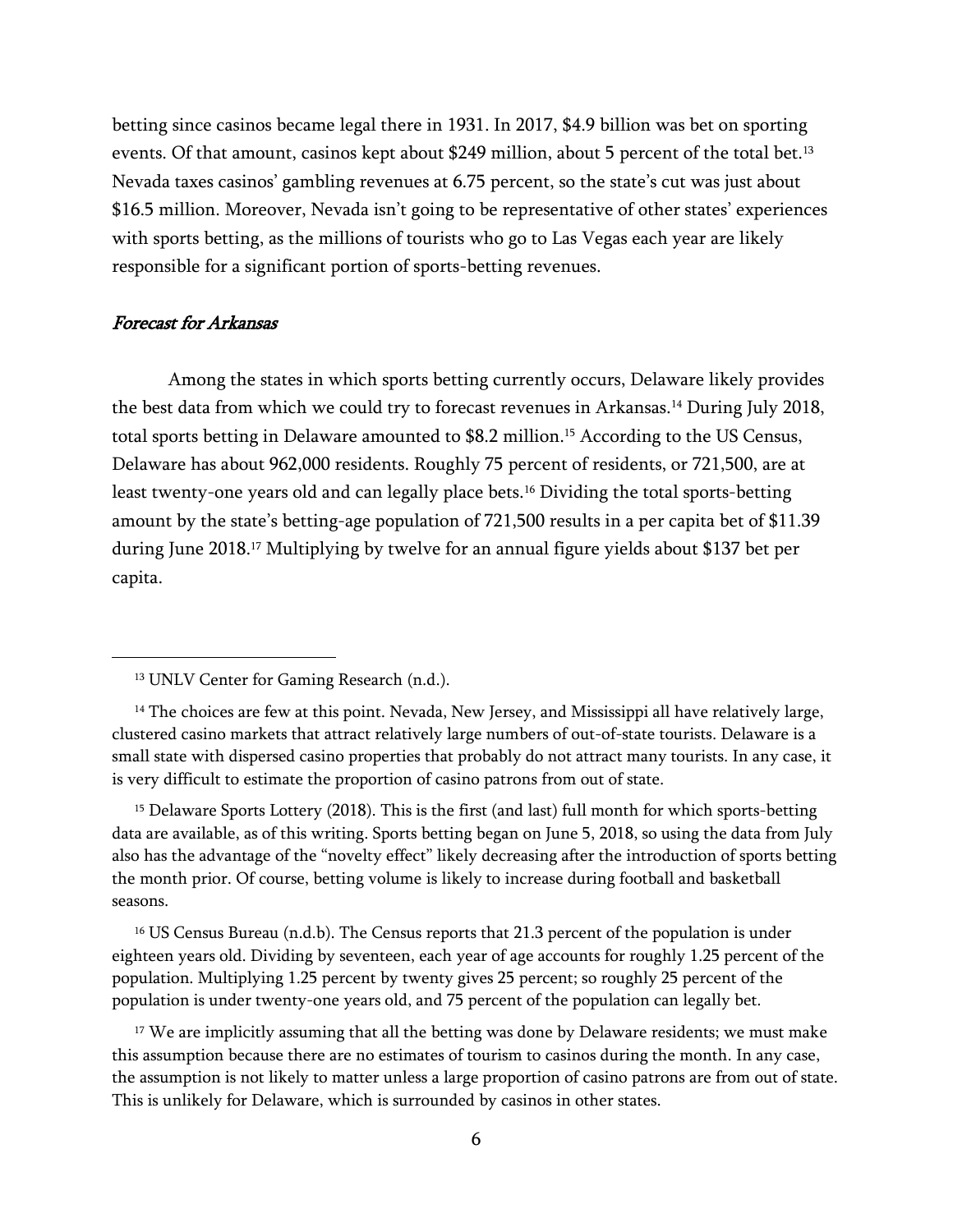Arkansas has about 3 million residents, with 2.172 million estimated to be of legal gambling age (twenty-one or over).<sup>18</sup> Arkansans are, on average, poorer and more religious than the people of Delaware.<sup>19</sup> Religious people are less likely to gamble. So the \$137 per capita betting in Delaware may provide an overestimate of how much Arkansans would bet. But if we do assume Arkansans would bet an average of \$137 a year, then the total sports bets per year would be roughly \$300 million. Of that, racinos would retain about 5 percent, or about \$15 million.<sup>20</sup> If Arkansas were to legalize sports betting and impose a tax rate of 10 percent, which is roughly the average of those states that currently have sports betting (see above table), then the total tax revenue would be \$1.5 million.

In 2016, the Arkansas government raised about  $$9.45$  billion,<sup>21</sup> so the potential revenue from sports betting would be marginal (about 0.01 percent of the total) no matter how high the tax rate. According to the referendum, that money would be distributed between the state and the localities. It is a small percentage, but that money could reduce harmful taxes or provide valuable services. For example, the starting salary for a teacher in Faulkner County is about \$36,000.<sup>22</sup> The tax revenue could fund forty new teachers.

#### Consumer choice

 $\overline{a}$ 

While our focus is on the fiscal and other economic benefits of taxing gambling revenues, one benefit of legalizing gambling, including sports betting, is that it enables people who enjoy spending their money on gambling to gamble legally and safely. Legalized sports betting also brings an activity that currently happens in the black market out into the

<sup>21</sup> Statistica.com (n.d.); Federation of Tax Administrators (n.d.).

<sup>&</sup>lt;sup>18</sup> US Census Bureau (n.d.a). The US Census reports that 23.5 percent are under eighteen years old. Dividing 23.5 percent by seventeen, each year of age accounts for an average of 1.38 percent of the population. Multiplying 1.38 percent by twenty gives 27.6 percent of the population under twentyone years old. This means that 72.4 percent of the population can legally bet. Taking 72.4 percent of the population of 3 million yields 2.172 million legal bettors.

<sup>19</sup> Welte et al. (2017).

<sup>20</sup> Generally, see Cabot and Miller (2018) on the mechanics of sports betting. Sportsbooks set the point line in a way that roughly equates bets on both sides of the line and allows them to retain a small commission on bets, typically about 5 percent.

<sup>&</sup>lt;sup>22</sup> Arkansas Department of Education (2018). This number is calculated from the 2017–18 Teacher Salary Schedule Analysis by averaging the minimum salary for the five districts in Faulkner County. Data are for bachelor's degree holders with no experience.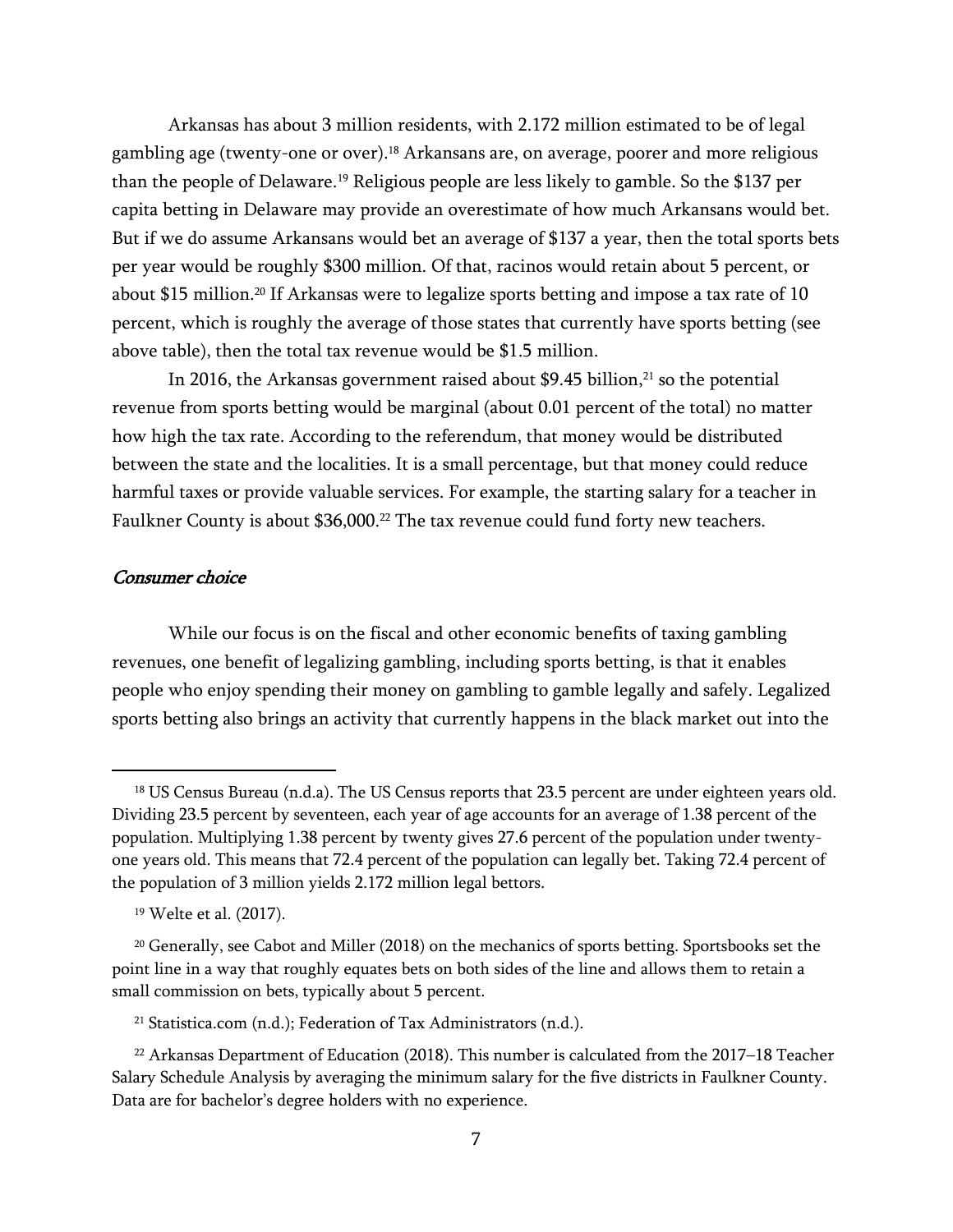light. People who enjoy sports betting will benefit from legalization and regulation of the activity since currently if they experience a problem in a jurisdiction where the activity is legal, they have no legal recourse.

#### Other potential benefits

If Arkansas were to legalize sports betting, there would likely be some benefits to the racetracks that would host the sportsbooks, and perhaps to the sports leagues themselves. The availability of sports betting would likely lead to modest additional employment at the venues offering the sportsbooks. Yet the positive employment and wage effects attributed to casinos<sup>23</sup> are likely to dwarf any gains from sportsbook operations. The employment and wage impact of sports betting is likely to be extremely small, perhaps even irrelevant.

Second, if Arkansas allowed sports betting and it was offered at the Southland and Oaklawn racinos, some Arkansans who might otherwise have gone to Mississippi or elsewhere or bet with illegal bookies are more likely to bet at the Arkansas casino venues. This benefits Arkansas to the extent tax revenues stay home instead of going out of state.<sup>24</sup> At this point, it is difficult to estimate the magnitude of this effect, but undoubtedly, some Arkansans have been to Mississippi recently to bet on SEC football.<sup>25</sup>

#### Potential Negative Impacts

Any proposal for legalized gambling, including sports betting, brings a variety of fiscal concerns. In this section, we discuss some of these issues as they relate to sports betting.

### Tax regressivity

 $\overline{a}$ 

One of the most common criticisms of state-sponsored gambling is that the taxes on gambling tend to be very regressive, meaning that the taxes fall disproportionately on poor people. This conclusion is well established for state lotteries.<sup>26</sup> However, there is little

<sup>&</sup>lt;sup>23</sup> Cotti (2008) found modest positive county-level impacts from entire casinos. This suggests that sportsbooks, usually housed by casinos, would not likely have significant effects.

<sup>24</sup> See Eadington (1995) and Walker (2013, chap. 5).

<sup>25</sup> Dellenger (2018).

<sup>26</sup> See Clotfelter and Cook (1991) and Rubenstein and Scafidi (2002) as examples.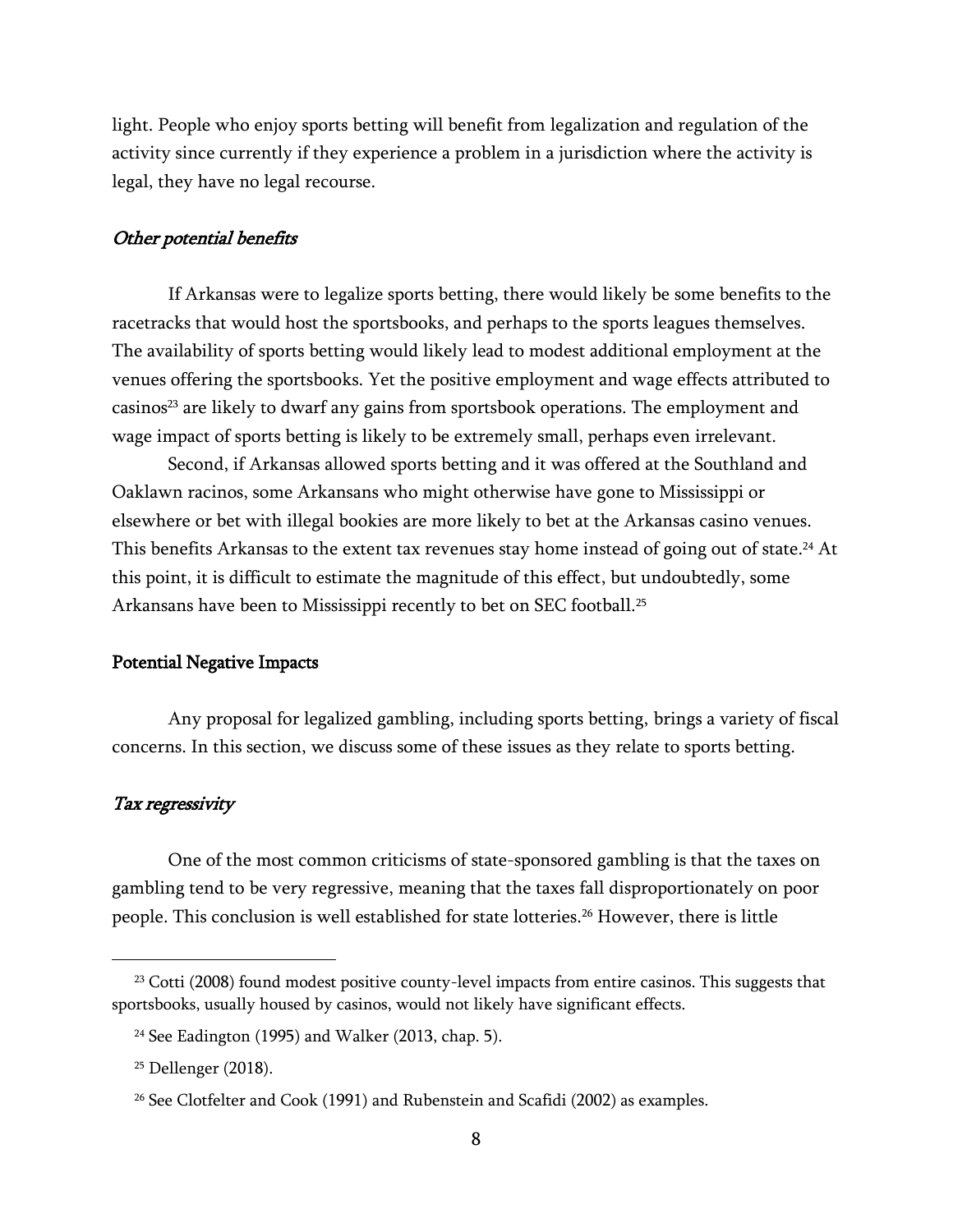evidence on the incidence of casino taxes or taxes on sports betting. Some survey evidence has suggested that incomes of sports bettors are higher than average,<sup>27</sup> which may ease concerns over tax regressivity.

#### Industry "cannibalization"

There may be some concern about how the introduction of sports betting could affect other types of businesses. This was a very serious concern with the spread of casinos in the 1990s.<sup>28</sup> It turns out such concerns were unwarranted, as several studies have shown the overall employment effects of casinos were generally positive.<sup>29</sup> The casino industry has also been found to have a positive impact on economic growth.<sup>30</sup> Further, as noted in the previous section, because the magnitude of sports betting would pale in comparison to the impact of casinos, there would likely be only minimal positive employment effects resulting from legalized sports betting. As a result, we would not expect the introduction of sports betting to cannibalize existing jobs.

A related concern, of course, is whether sports betting could cannibalize revenues in other gambling industries, such as racetrack betting, casinos, and lotteries. There have been several studies on the relationships among different segments of the gambling industry. In general, research has shown that different types of gambling either do not affect each other or act as substitutes for one another. <sup>31</sup> For example, one recent study showed that casinos in Maryland have had a modestly negative impact on the lottery there.<sup>32</sup> Unfortunately, there is no published study on how sports betting affects or is affected by other types of gambling. But given that it is a relatively minor industry in Nevada, and is likely to be elsewhere too, there is not likely to be much impact of sports betting on other gambling sectors.

<sup>27</sup> Humphreys and Perez (2012).

<sup>28</sup> See Goodman (1995).

<sup>29</sup> Cotti (2008); Humphreys and Marchand (2013); Spectrum Gaming Group (2013).

<sup>30</sup> Walker and Jackson (2013).

<sup>&</sup>lt;sup>31</sup> Walker and Jackson (2008).

<sup>32</sup> Cummings, Walker, and Cotti (2017).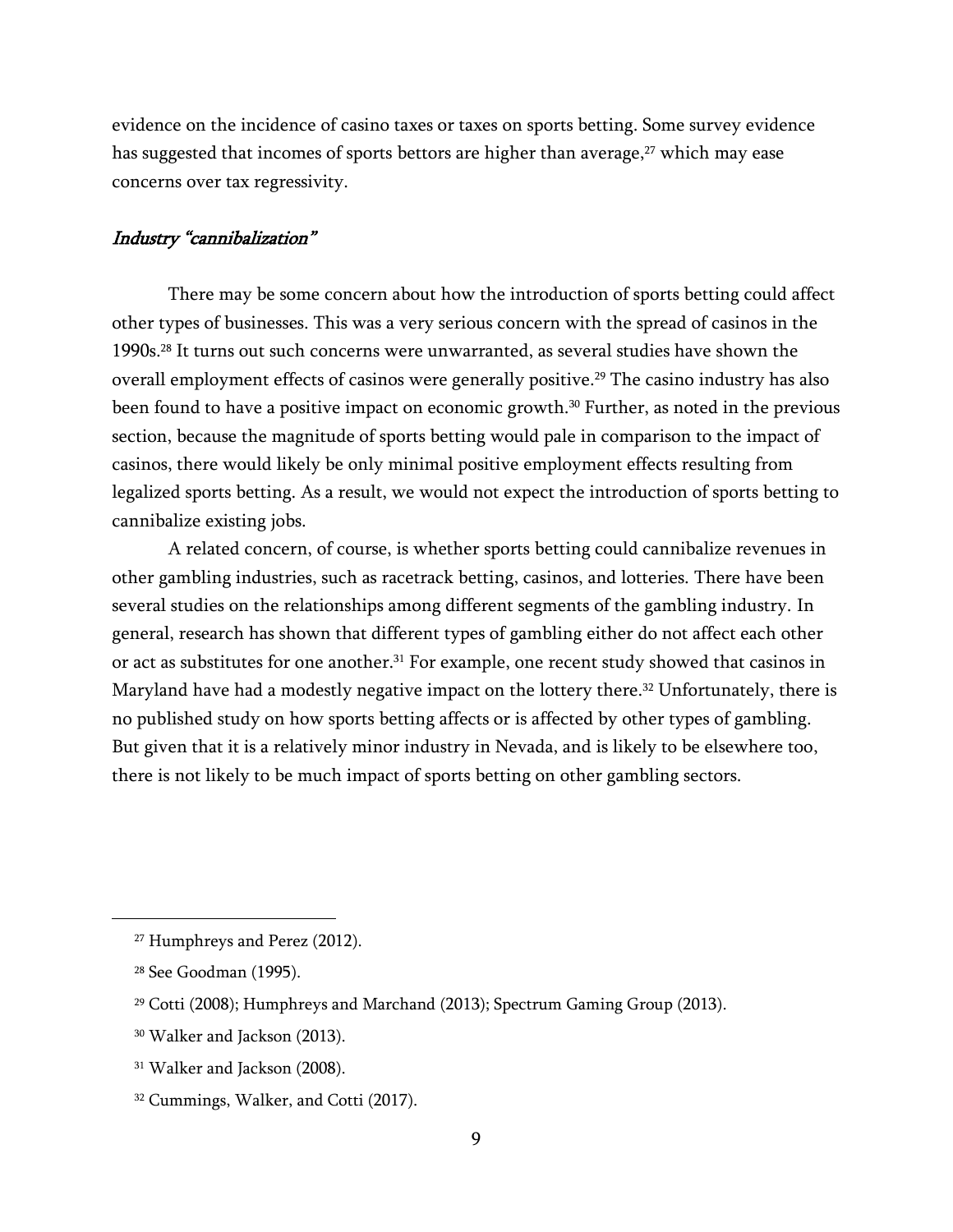# Impacts on Sports Leagues

After years of opposing the legalization of sports betting in New Jersey and elsewhere,<sup>33</sup> now professional sports leagues appear more optimistic about sports betting. Or they are resigned to the fact that sports betting will occur whether or not it is legal. In fact, it has been reported that "despite its illegality in most of the United States, bettors make up half of the NFL viewer base and 41% of sports viewers in general."<sup>34</sup>

One ongoing concern, even before the Court threw out PASPA, is that people can attempt to manipulate sporting events based on bets taken. This could happen any number of ways, from match fixing or point shaving (both manipulations of who will win or lose an event) to a variety of other possibilities. These types of manipulation may be expected to increase if parties are able to legally bet on the outcomes of sporting events.<sup>35</sup> Such concerns ultimately led to the passage of the PASPA in 1992, the law that was just thrown out by the Supreme Court. It is difficult to know exactly how the integrity of sporting events could change with the legalization of sports betting across the United States. However, generally, when activities are brought from the black market to a legal framework, data availability increases, as does the ability to detect cheating.<sup>36</sup> It could be argued that the integrity of the sporting events is the responsibility of the professional leagues.

Leagues had been pressuring states that legalize sports betting to impose an "integrity fee" of 1 percent to be paid to the leagues. However, no state has yet to include a fee in legislation. It is unclear how such a fee would ensure the integrity of the games, and the fee proposal is seen by most observers as simply a way to try to get some of the sports-betting revenues.<sup>37</sup> If such fees were assessed, they would represent extremely regressive taxes: money paid by average sports fans going to wealthy league owners and indirectly to athletes.

The NBA became the first professional league to enter into an agreement to provide its official data for sports betting. The deal, in which the league would provide official data to MGM Resorts, was reportedly worth \$25 million for three years.<sup>38</sup> Even without a cut of the

<sup>37</sup> See Ruddock (2018).

<sup>33</sup> Cabot and Miller (2018, p. 114).

<sup>34</sup> Cabot and Miller (2018, p. 115).

<sup>35</sup> For a comprehensive discussion, see Cabot and Miller (2018, chap. 4); Breuer and Forrest (2018).

<sup>&</sup>lt;sup>36</sup> This issue is of key importance, but a detailed discussion is beyond the scope of this report. For more detail, see Cabot and Miller (2018, chap. 4) and Breuer and Forrest (2018).

<sup>38</sup> Russ (2018).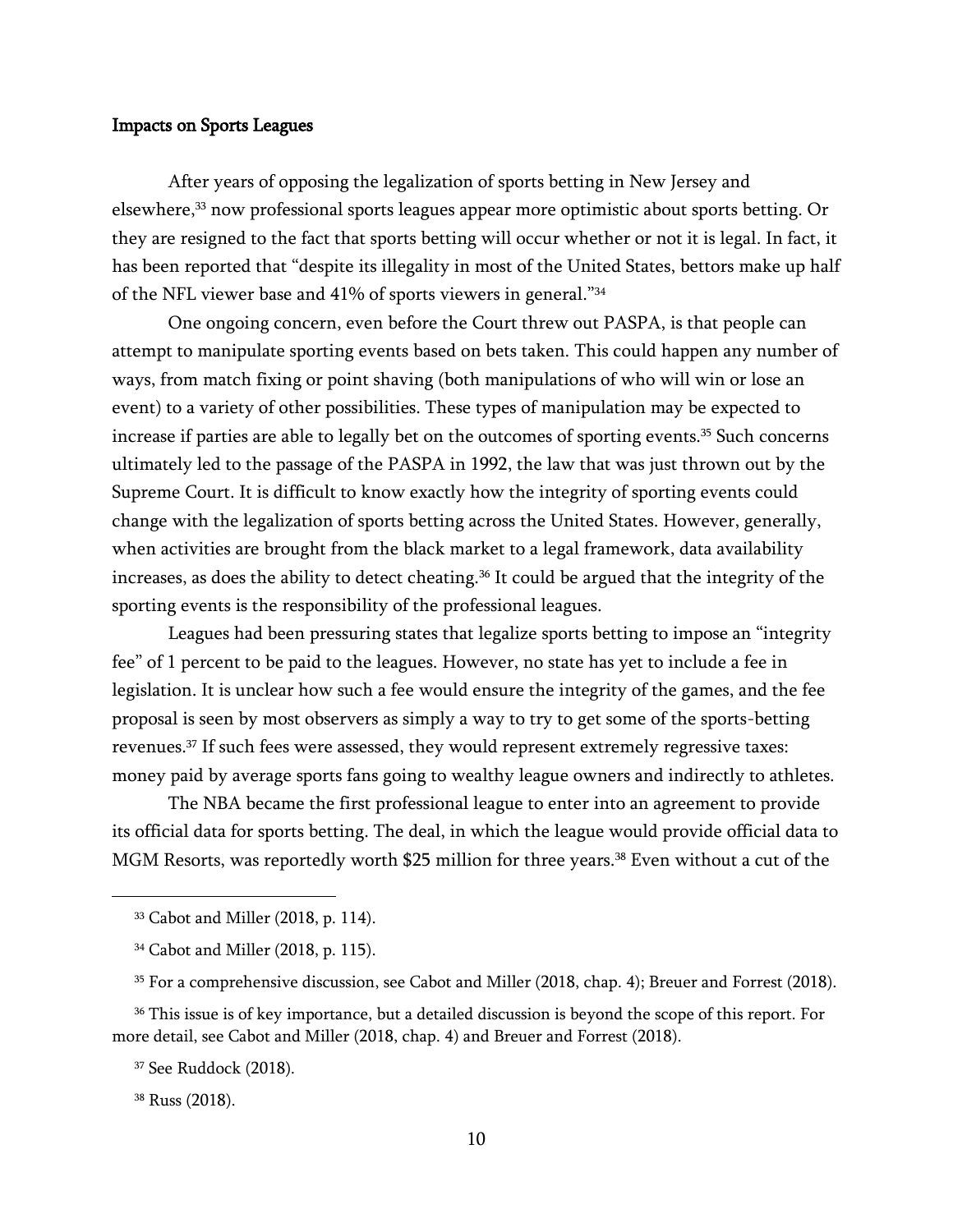tax revenues or paid agreements to provide their data, sports leagues stand to benefit from legal sports betting. For example, sports betting in Arkansas will likely increase people's interest in watching the Razorbacks play football. Several studies provide evidence that people who bet on games watch many more than non-bettors.<sup>39</sup> During the opening weekend of the 2018 college football season, casinos along the Mississippi Gulf Coast saw a significant increase in foot traffic, as SEC football fans were able to place legal bets on their teams.<sup>40</sup> Although the college teams do not see a direct increase in revenue, the ability of the masses to place bets may increase interest in the teams, resulting indirectly in higher ticket and merchant sales. Eventually, NCAA teams may seek to get a cut of the revenues, but so far this has not happened.<sup>41</sup> For professional athletes, sports betting could lead to higher endorsement fees, among other benefits.

The magnitude of these effects is difficult to estimate, though Dallas Mavericks owner Mark Cuban thinks that legalized sports betting would double the value of his NBA team.<sup>42</sup>

#### **Conclusion**

The economic impacts of any new industry are somewhat difficult to predict. Arkansas already has some legal gambling, and the introduction of sports betting would not likely have a large effect on the state. One of the key benefits, of course, would be that people who are interested in betting on sports would be legally able to without going to Mississippi (or other out-of-state) casinos.

The casino referendum in November, if passed, would legalize sports betting and allow new casinos in the state. We anticipate that sports betting would increase tax revenues, but these would pale in comparison to the taxes on traditional casino games. While the benefits of sports betting are likely to be modest, so too are the costs.

Sports betting is likely to be legalized in a number of other states in the near future. Arkansas voters will have the choice to move forward in 2018 with more casinos and sports betting, or to wait a while and see how different regulatory schemes work in other states. By waiting, Arkansans could more carefully craft legislation to ensure they maximize the benefits from sports betting if it is eventually legalized.

<sup>39</sup> Cabot and Miller (2018, p. 116) cite several studies that provide data.

<sup>40</sup> Dellenger (2018).

<sup>41</sup> Olson (2018).

<sup>42</sup> Neuharth-Keusch (2018).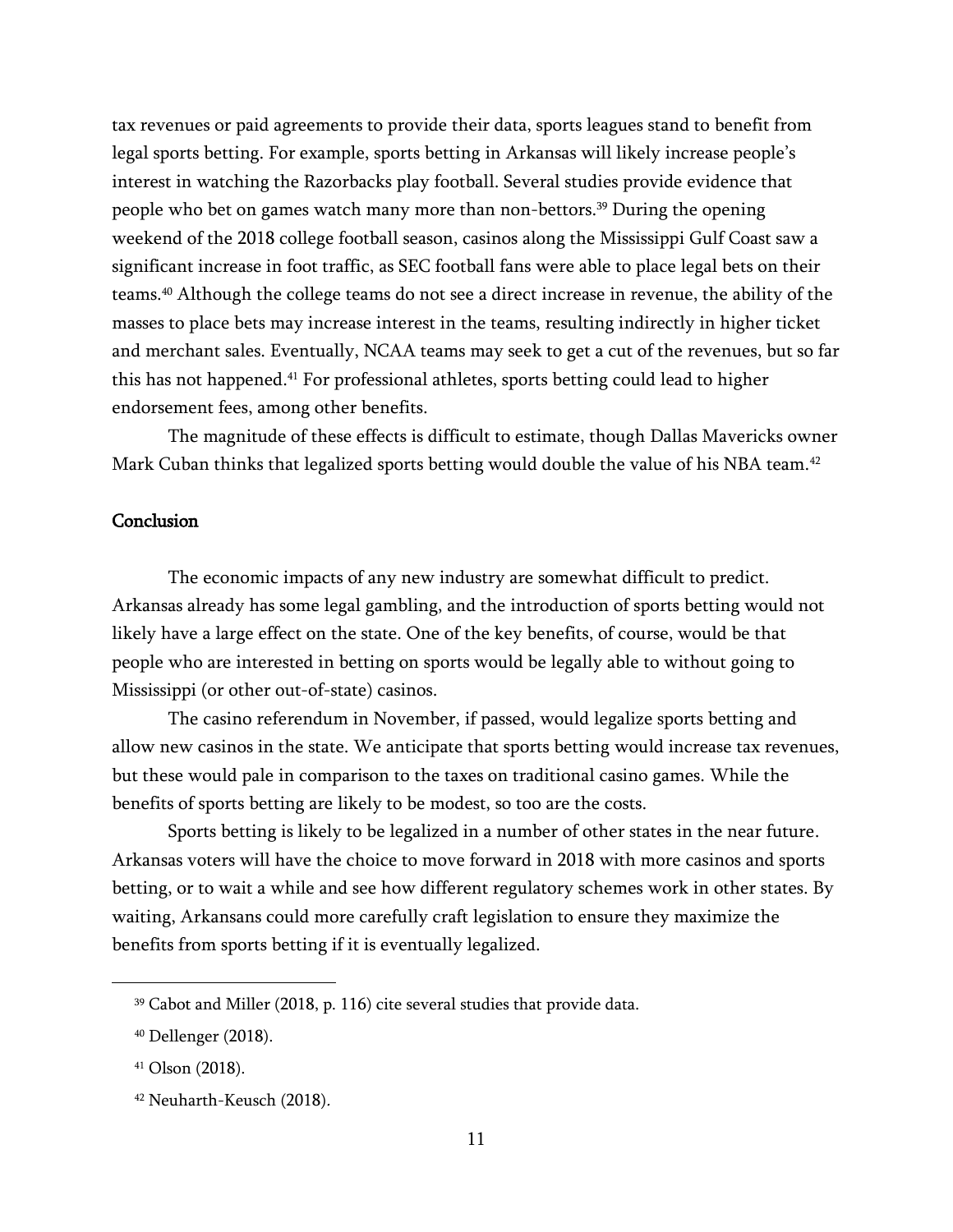## References

- American Gaming Association. (2017). "State of the States, 2017: The AGA Survey of Casino Entertainment." Washington, DC.
- American Sports Betting Coalition (n.d.). "State Legislation." http://www.sportsbettinginamerica.com/state-legislation.
- Arkansas Department of Education (2018). "Salary Reports"

http://www.arkansased.gov/divisions/fiscal-and-administrative-services/publicationand-reports/report\_categories/salary-reports

- Breuer, M., & Forrest, D. (Eds.). (2018). The Palgrave Handbook on the Economics of Manipulation in Sport. Cham, Switzerland: Palgrave MacMillan.
- Cabot, A., & Miller, K. (2018). Sports Wagering in America: Policies, Economics, and Regulation. Las Vegas, NV: UNLV Gaming Press.
- Calcagno, P. T., Walker, D. M., & Jackson, J. D. (2010). "Determinants of the Probability and Timing of Commercial Casino Legalization in the United States." Public Choice, 142, 69-90.
- Candee, A. (2018). "Is It Revenue Sharing or High Taxes for Sports Betting? Ask Rhode Island, Delaware," Legal Sports Report, July 3.
- Clotfelter, C. T., & Cook, P. J. (1991). Selling Hope: State Lotteries in America. Cambridge, MA: Harvard University Press.
- Cotti, C. D. (2008). "The Effect of Casinos on Local Labor Markets: A County Level Analysis." Journal of Gambling Business and Economics, 2(2), 17-41.
- Cummings, W. E., Walker, D. M., & Cotti, C. D. (2017). "The Effect of Casino Proximity on Lottery Sales: Evidence from Maryland." Contemporary Economic Policy, 35(4), 684-699. doi:10.1111/coep.12225.
- Delaware Sports Lottery (2018). "2018 Monthly Sportsbooks Data Summary (Unaudited)." https://www.delottery.com/Sports-Lottery/Sportsbooks/Track-Data/2018.
- Dellenger, R. (2018). "How the Deep South's Casinos Survived the First College Football Saturday with Legal Sports Betting." Sports Illustrated, September 2. https://www.si.com/college-football/2018/09/02/legal-sports-betting-mississippibiloxi-casinos-sec. Accessed September 5, 2018.
- Driving Arkansas Forward (2018). http://drivingarkansasforward.com/amendment-language. Accessed September 5.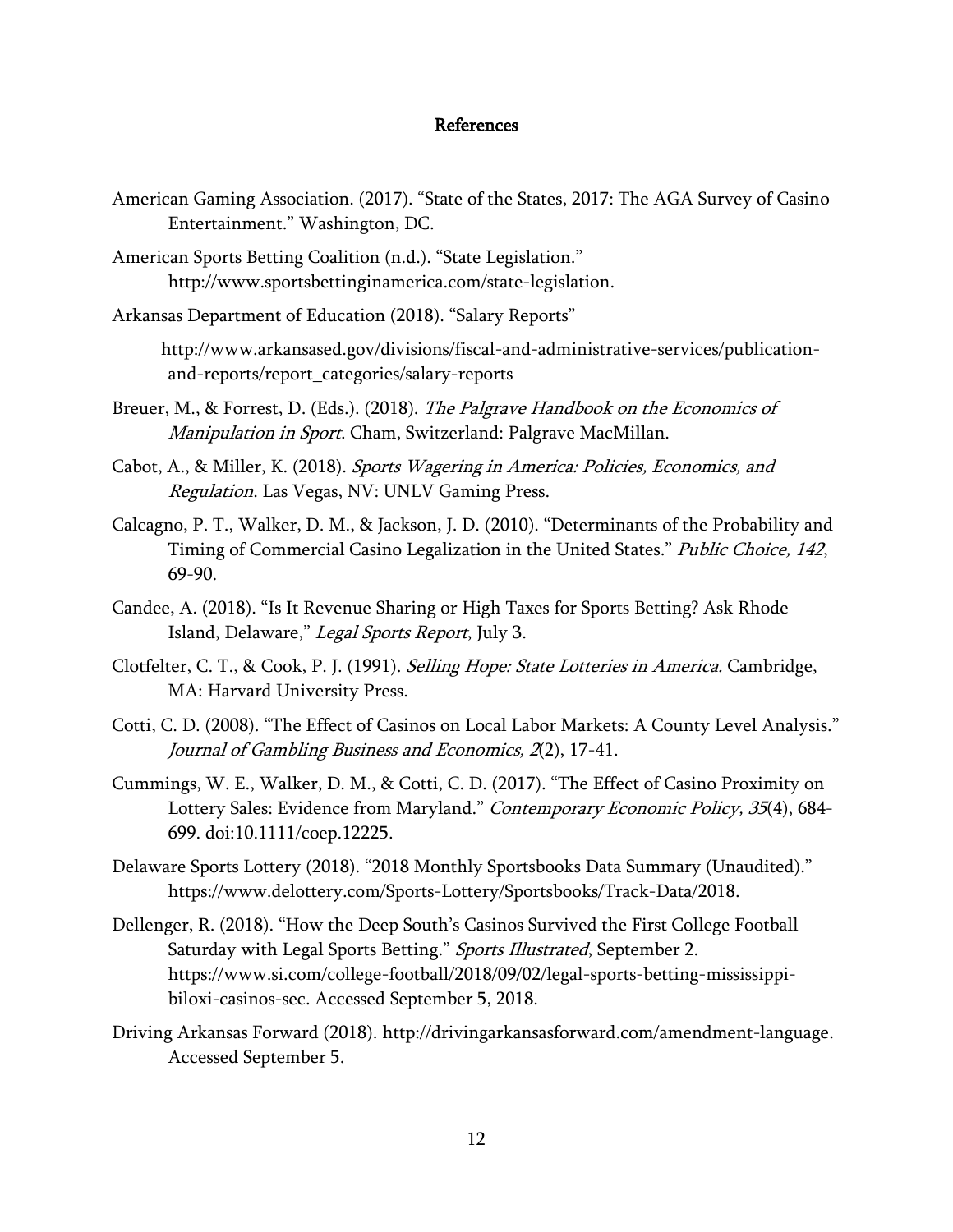- Eadington, W. R. (1995). "Economic Development and the Introduction of Casinos: Myths and Realities." Economic Development Review, 13, 51-54.
- Federation of Tax Administrators (n.d.). "2016 State tax revenue." https://www.taxadmin.org/2016-state-tax-revenue.
- Focus Gaming News (n.d.). http://www.focusgn.com.
- Garrett, T. A. (2001). "The Leviathan Lottery: Testing the Revenue Maximization Objective of State Lotteries as Evidence for Leviathan." Public Choice, 109, 101-117.
- Goodman, R. (1995). The Luck Business: The Devastating Consequences and Broken Promises of America's Gambling Explosion. New York, NY: The Free Press.
- Humphreys, B. R., & Marchand, J. (2013). "New Casinos and Local Labor Markets: Evidence from Canada." Labour Economics, 24, 151-160.
- Humphreys, B. R., & Perez, L. (2012). "Who Bets on Sports? Characteristics of Sports Bettors and the Consequences of Expanding Sports Betting Opportunities." Estudios de Economia Applicada, 30(2), 579-598.
- Legal Sports Report (n.d.). http://www.legalsportsreport.com.
- Maese, R. (2018). "Delaware Is the First New State to Bet on Sports Gambling, but It Might Not Pay Off." Washington Post, June 5.
- Neuharth-Keusch, A.J. (2018). "Mark Cuban: Supreme Court Decision on Sports Betting Just Doubled My Team's Value." USA Today, May 14. https://www.usatoday.com/story/sports/nba/2018/05/14/mark-cuban-supreme-courtsports-betting-decision-benefits-everybody/608767002/. Accessed May 24, 2018.
- Nichols, M. W., Tosun, M. S., & Yang, J. (2015). "The Fiscal Impact of Legalized Casino Gambling." Public Finance Review, 43(6), 739-761. doi:10.1177/1091142115574900.
- Olson, E. (2018). "Colleges Mull Pushing for Share of Legal Wagering Proceeds." Daily Progress, August 20.
- Pennsylvania Gaming Control Board (n.d.). "Casino Gaming Benefits for Pennsylvanians." https://gamingcontrolboard.pa.gov/?p=52.
- Rubenstein, R., & Scafidi, B. (2002). "Who Pays and Who Benefits? Examining the Distributional Consequences of the Georgia Lottery for Education." National Tax Journal, 55, 223-238.
- Ruddock, S. (2018). "Sports Betting Is Causing Otherwise Smart People to Do and Say Dumb Things." Legal Sports Report, June 6. https://www.legalsportsreport.com/20948/sports-betting-crazy-talk.
- Russ, H. (2018). "NBA Strikes Sports Betting Deal with MGM as Official Partner." Reuters, July 31.